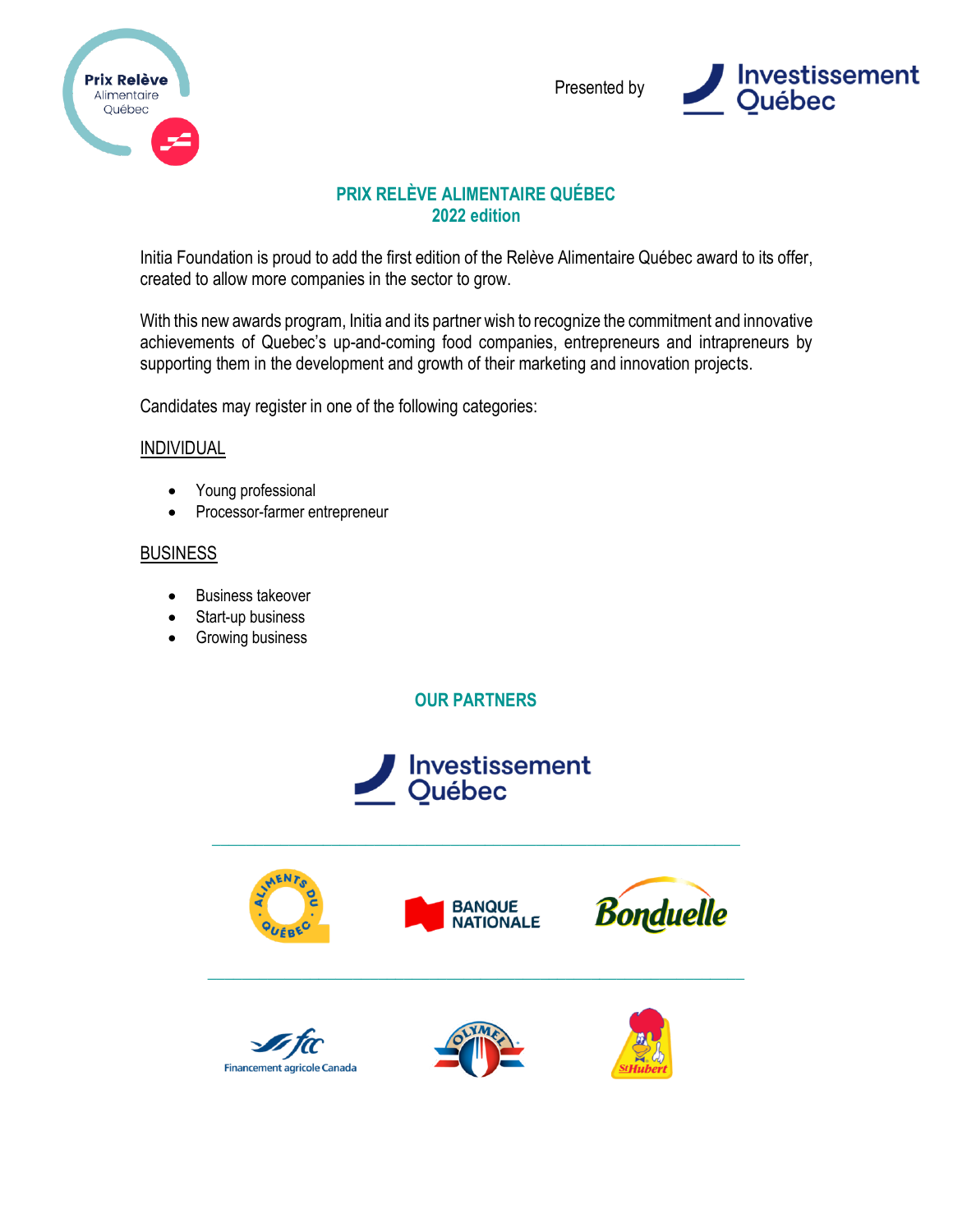



# **TABLE OF CONTENTS**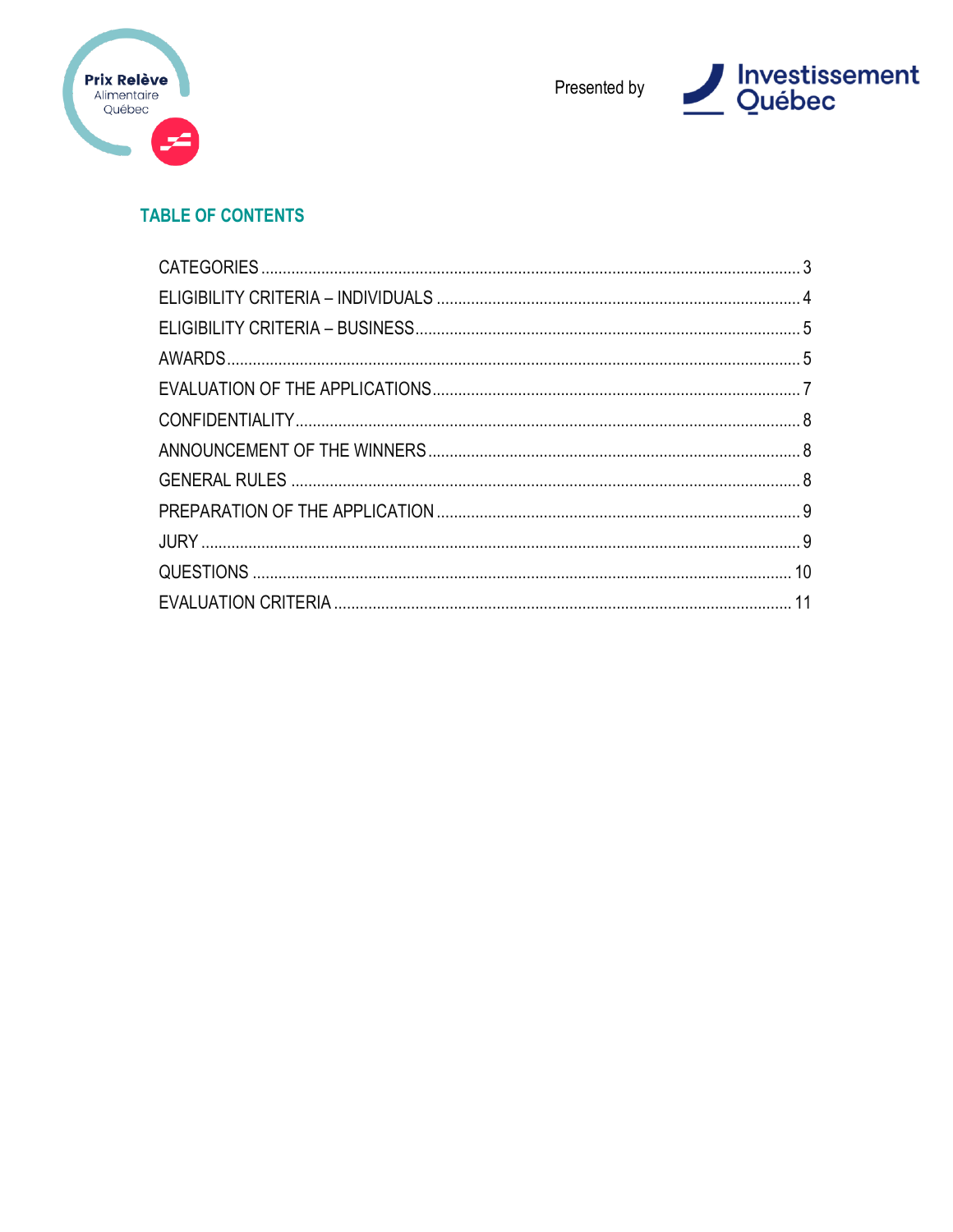



### <span id="page-2-0"></span>**CATEGORIES**

#### INDIVIDUAL

#### YOUNG PROFESSIONNAL

A young professional, working within an organization, who stands out for his/hers skills, achievements, ways of doing things and his involvement with the food industry will be awarded the prize.

The candidate must, for most part, carry out his/her professional activities,

- Either practice his/her profession and be a member in good standing of a professional order recognized in Quebec that governs this profession;
- or be a member of an association regulating the profession;
- or practice his/her profession in exchange for financial remuneration specifically related to his/her training and skills within a company or organization.

The candidate must be an employee of an organization and have been practising his/her profession for at least two (2) years in the same organization. He/she must be under 35 years of age.

### PROCESSOR-FARMER ENTREPRENEUR

The award will be awarded to a processor-farmer entrepreneur who has engaged in food processing in the last three (3) years with his/her production and which allows him/her to improve its offer and to sell directly to the farm.

#### **BUSINESS**

### START-UP BUSINESS

A start-up food company will be awarded the prize for its growth potential, innovation, outstanding initiatives and achievements, as well as for its promising business plan.

The candidate business must have been in operation for less than three (3) years.

#### GROWING BUSINESS

The award will be given to a company that has a marked growth in its development, that innovates, and that has a significant potential for success. The company must stand out for its methods and achievements.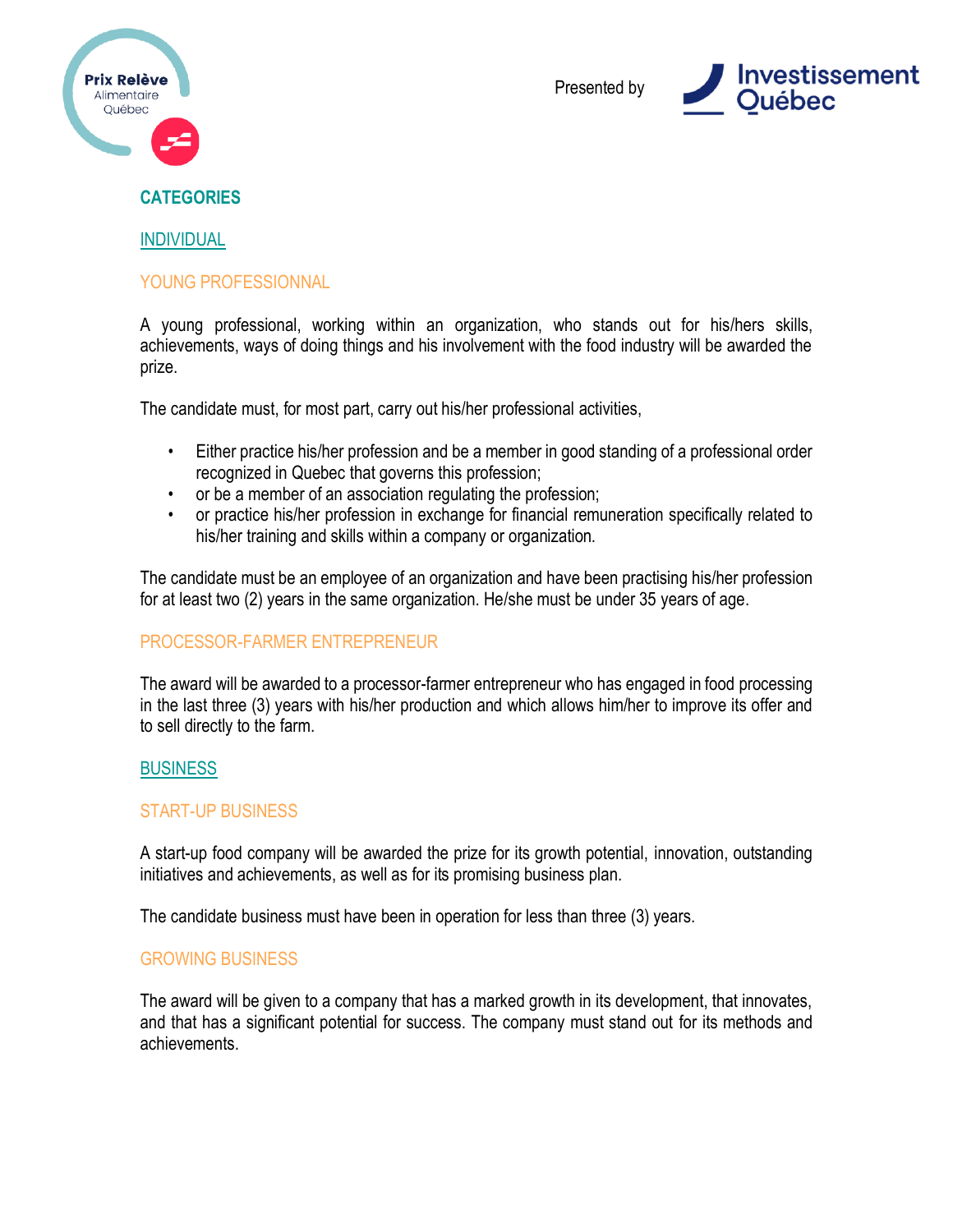



The candidate company must have been in operation for at least three (3) years and show significant results in terms of the development of its turnover and the creation of value (e.g.: number of employees, revenues, profits, economic spin-offs, positive social impact and visibility for the city and the province, etc.).

# A BUSINESS TAKEOVER

A newly acquired company that has developed and grown the business since the acquisition through its achievements, has provided sound management through executive change and which has visionary strategic planning will be awarded the prize.

Acquisition or takeover by a current member of staff, an external person or a family member is accepted. This person must have significant influence on the company's operations and strategic direction. The executive change must have been well managed through the collective efforts of those involved in the takeover. The executive change must have been made for at least two (2) years.

### ALIMENTS DU QUÉBEC'S COUP DE COEUR

From all the applications received, Aliments du Québec will choose a favourite person or company to receive a \$5,000 prize.

Please note that the company or individual Coup de Coeur may be an award winner in one of the five categories, and may therefore be entitled to an additional grant.

\_\_\_\_\_\_\_\_\_\_\_\_\_\_\_\_\_\_\_\_\_\_\_\_\_\_\_\_\_\_\_\_\_\_\_\_\_\_\_\_\_\_\_\_\_\_\_\_\_\_\_\_\_\_\_\_\_\_\_\_\_\_\_\_\_\_\_\_\_\_\_\_\_\_\_\_\_\_

Aliments du Québec may also choose an application that has not been selected or a finalist.

### <span id="page-3-0"></span>**ELIGIBILITY CRITERIA – INDIVIDUALS**

- 1. Any candidate working in Quebec in the food processing sector may apply.
- 2. The candidate must be a Canadian citizen or a permanent resident of Canada and have his/her main residence in Quebec.
- 3. The candidate may register in only one category.
- 4. The candidate must be at least eighteen (18) years of age.
- 5. Each applicant must consent to the Initia Foundation conducting an investigation of him/her or his/her company in order to verify the information provided and shall therefore consent to the use of his/her personal information for such purposes.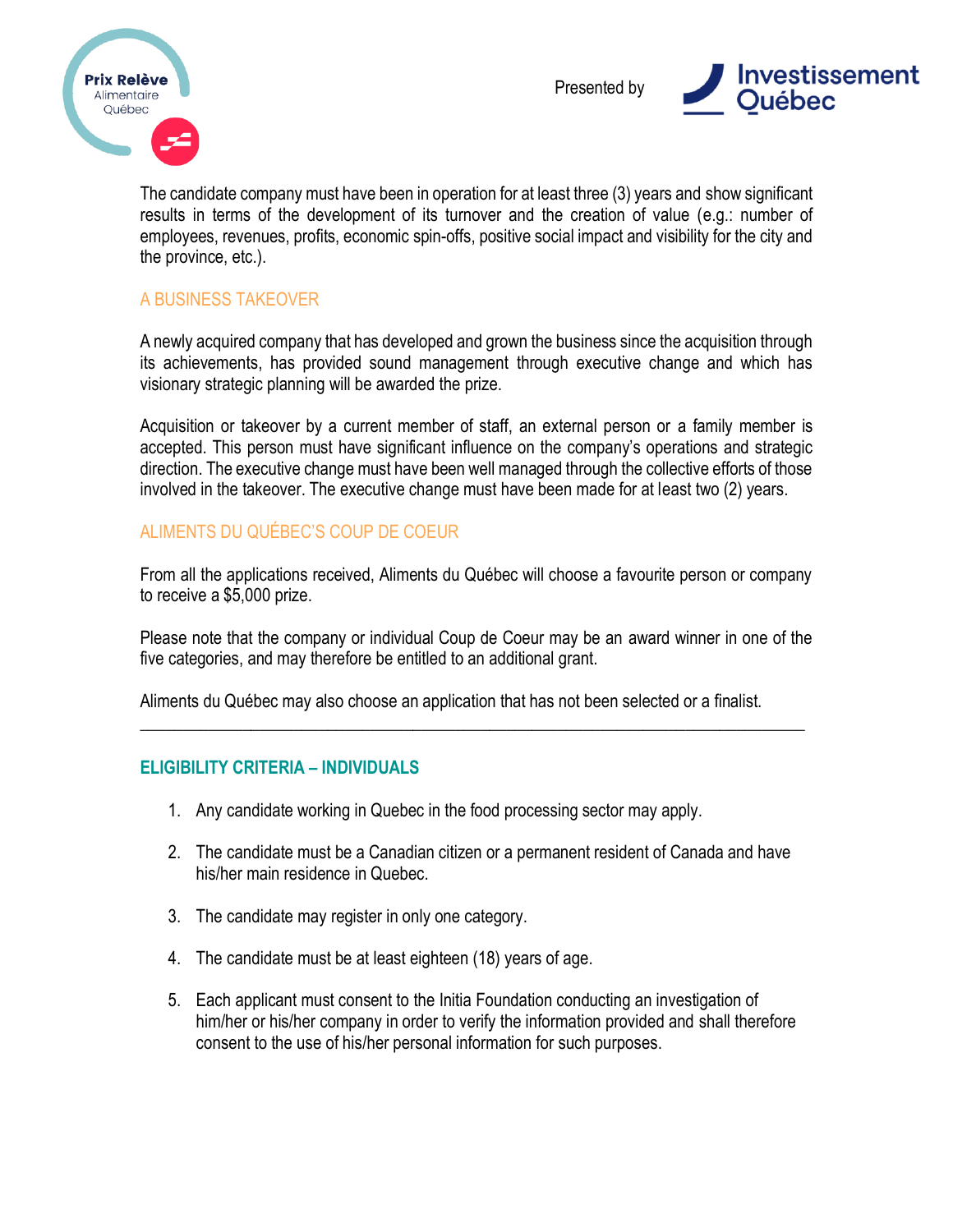

<span id="page-4-0"></span>

6. The candidate must submit the application him/herself.

### **ELIGIBILITY CRITERIA – BUSINESS**

1. Any company operating in Quebec in the food processing sector may apply.

\_\_\_\_\_\_\_\_\_\_\_\_\_\_\_\_\_\_\_\_\_\_\_\_\_\_\_\_\_\_\_\_\_\_\_\_\_\_\_\_\_\_\_\_\_\_\_\_\_\_\_\_\_\_\_\_\_\_\_\_\_\_\_\_\_\_\_\_\_\_

- 2. The business must be registered in Quebec
- 3. The company must sell its products in Quebec.
- 4. The applicant company may register in only one category.
- 5. Each applicant company must consent to the Initia Foundation conducting an investigation of itself or its owner to verify the information provided and must therefore consent to the use of its personal information for these purposes.
- 6. The company's application must be submitted by its owner or management.

### <span id="page-4-1"></span>**AWARDS**

Each winner will be awarded \$10,000 in scholarships, as well as several tangible prizes offered by our services partners:

\_\_\_\_\_\_\_\_\_\_\_\_\_\_\_\_\_\_\_\_\_\_\_\_\_\_\_\_\_\_\_\_\_\_\_\_\_\_\_\_\_\_\_\_\_\_\_\_\_\_\_\_\_\_\_\_\_\_\_\_\_\_\_\_\_\_\_\_\_\_\_\_\_\_\_\_\_\_

- Aliments du Québec
- Conseil de la transformation alimentaire du Québec (CTAQ)
- Institut sur la nutrition et les aliments fonctionnels (INAF)
- Lavery Avocats
- Nielsen IQ
- Maturin
- Poudre Noire

### YOUNG PROFESSIONNAL

- \$10,000 scholarship
- 1 CTAQ ticket to the 2023 Marketing Event
- 1 INAF ticket to BÉNÉFIQ 2023 Event
- Participation in a board of directors of Initia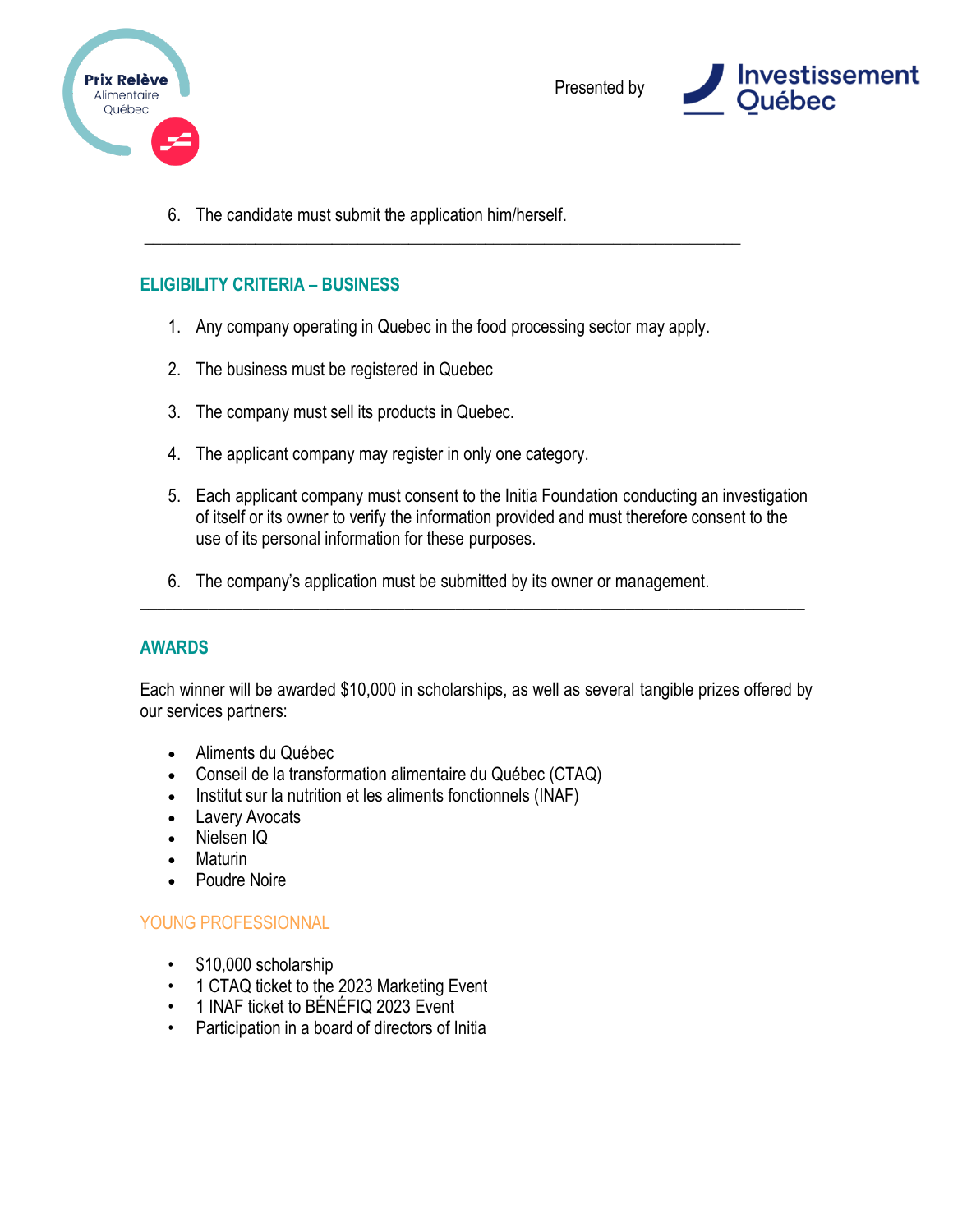



# PROCESSOR-FARMER ENTREPRENEUR

- \$10,000 scholarship
- CTAQ membership for 2023
- 1 CTAQ ticket to the 2023 Marketing Event
- Aliment du Québec membership for 2023
- 1 INAF ticket to BÉNÉFIQ 2023 Event
- A design thinking workshop by Poudre Noire
- Product Category Analysis by Nielsen IQ
- Free access to the Initia mentoring program
- 3-hour bank for legal services from Lavery Avocats
- 10% discount on trademark protection services from Lavery Avocats
- Creation of a Maturin online store
- Subscription on Maturin for 2023

### START-UP BUSINESS

- \$10,000 scholarship
- CTAQ membership for 2023
- 1 CTAQ 2023 Marketing Event ticket
- Aliments du Québec membership for 2023
- 1 ticket, one stand and a free gala dinner at the INAF BÉNÉFIQ 2023 Event
- Innovation diagnosis and 10 hours of support by the INAF innovation team
- A design thinking workshop by Poudre Noire
- Product Category Analysis by Nielsen IQ
- Free access to the Initia mentoring program
- 3-hour bank for legal services from Lavery Avocats
- 10% discount on trademark protection services from Lavery Avocats
- Creation of a Maturin online store
- Subscription on Maturin for 2023

# GROWING BUSINESS

- \$10,000 scholarship
- CTAQ membership for 2023
- 1 CTAQ ticket to the 2023 Marketing Event
- Aliments du Québec membership for 2023
- 1 INAF ticket to BÉNÉFIQ 2023 Event
- Innovation diagnosis and 10 hours of support by the INAF innovation team
- A design thinking workshop by Poudre Noire
- Product Category Analysis by Nielsen IQ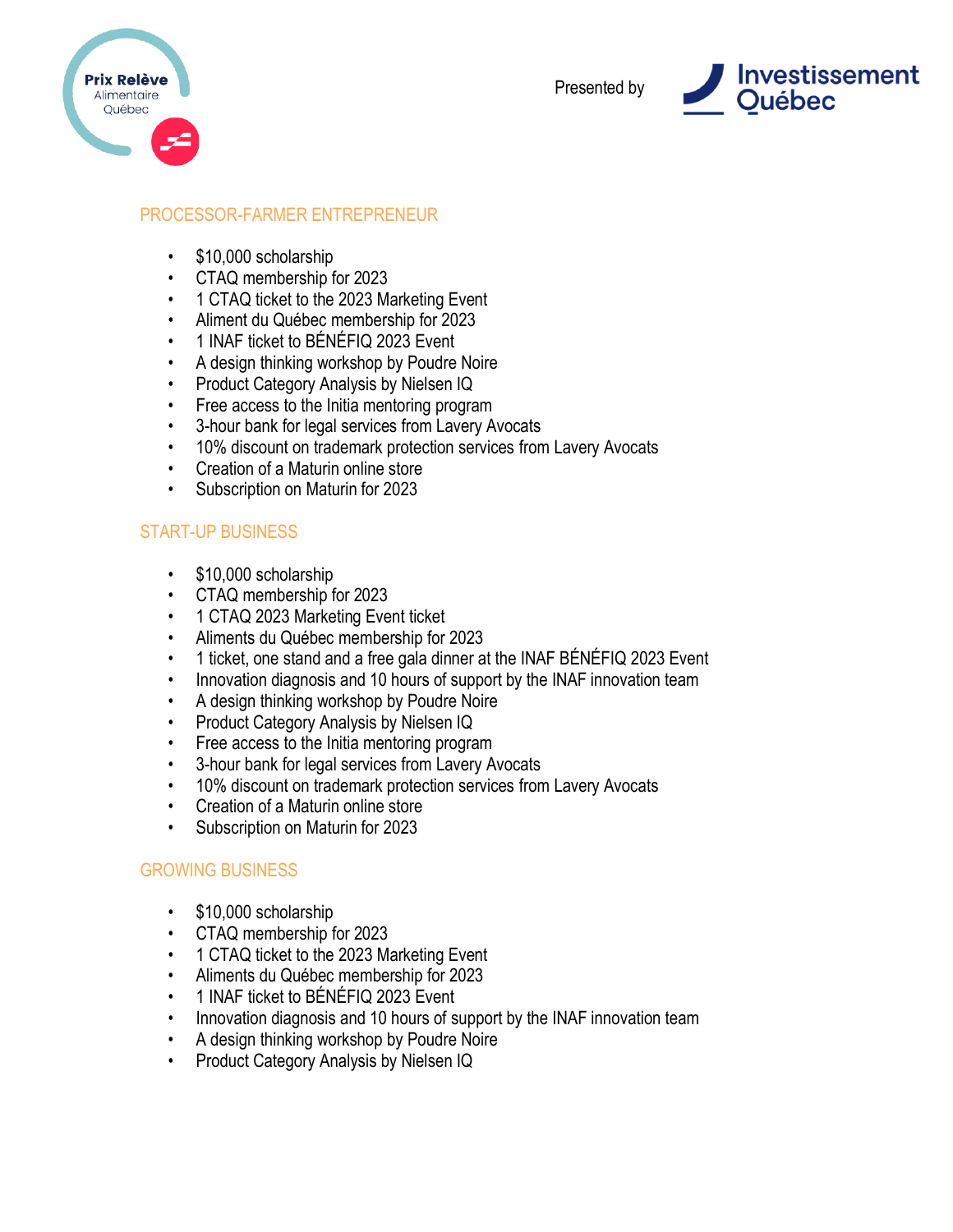



- Free access to the Initia mentoring program
- 3-hour bank for legal services from Lavery Avocats
- 10% discount on trademark protection services from Lavery Avocats
- Creation of a Maturin online store
- Subscription on Maturin for 2023

### A BUSINESS TAKEOVER

- \$10,000 scholarship
- CTAQ membership for 2023
- 1 CTAQ ticket to the 2023 Marketing Event
- Aliments du Québec membership for 2023
- 1 INAF ticket to BÉNÉFIQ 2023 Event
- A design thinking workshop by Poudre Noire
- Product Category Analysis by Nielsen IQ
- Free access to the Initia mentoring program
- 3-hour bank for legal services from Lavery Avocats
- 10% discount on trademark protection services from Lavery Avocats
- Creation of a Maturin online store
- Subscription on Maturin for 2023

# ALIMENTS DU QUÉBEC'S COUP DE COEUR

- \$5, 000 scholarship
- \$10 000 in services Aliments du Québec
- Free acces to Aliments du Québec annual day
- 1 membership Aliments du Québec (if the winner is a company)

# <span id="page-6-0"></span>**EVALUATION OF THE APPLICATIONS**

The jury, including professionals who represent or are involved in the agri-food industry, will meet to evaluate the applications.

\_\_\_\_\_\_\_\_\_\_\_\_\_\_\_\_\_\_\_\_\_\_\_\_\_\_\_\_\_\_\_\_\_\_\_\_\_\_\_\_\_\_\_\_\_\_\_\_\_\_\_\_\_\_\_\_\_\_\_\_\_\_\_\_\_\_\_\_\_\_\_\_\_\_\_\_\_

All applications will be evaluated according to specific criteria of each category, in a fair and equitable manner, regardless of the size of the company.

For each category, the jury will select an individual or company whose projects, achievements or involvement stand out for their innovative nature and importance.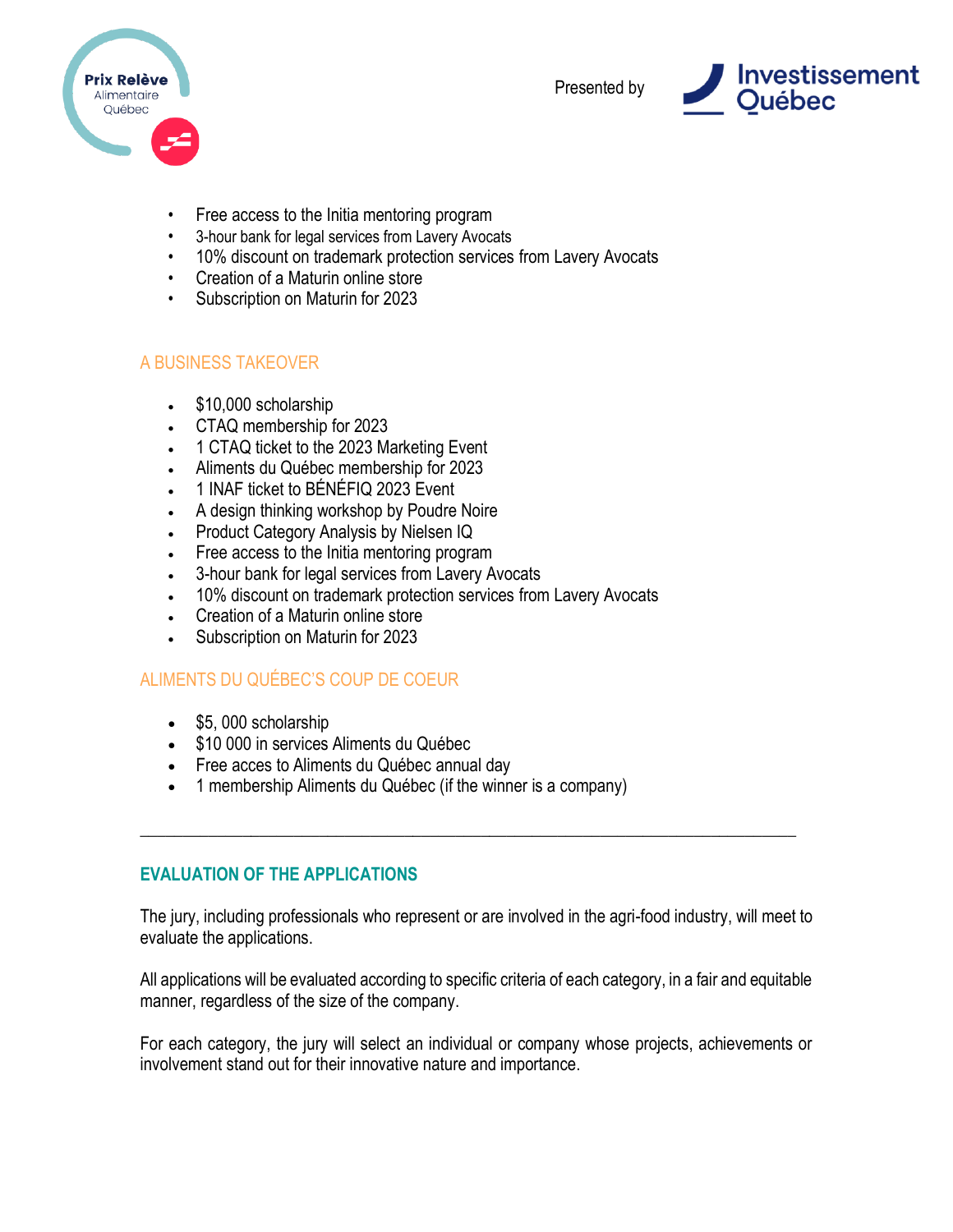



To be a finalist, the nominated person or company must obtain a minimum score of 70%.

A maximum of three finalists per category will be determined. Therefore, the jury will choose those with the highest cumulative scores. The highest cumulative score will determine the winner.

Exceptionally, if the application files do not allow the selection of three (3) candidates, the jury may choose to determine fewer finalists or no finalists.

<span id="page-7-0"></span>\_\_\_\_\_\_\_\_\_\_\_\_\_\_\_\_\_\_\_\_\_\_\_\_\_\_\_\_\_\_\_\_\_\_\_\_\_\_\_\_\_\_\_\_\_\_\_\_\_\_\_\_\_\_\_\_\_\_\_\_\_\_\_\_\_\_\_\_\_\_\_\_\_\_\_\_\_

### **CONFIDENTIALITY**

All members of the jury undertake to ensure that all information shared by applicants (individual and business), including files, information and data provided, will be treated in the strictest confidence.

\_\_\_\_\_\_\_\_\_\_\_\_\_\_\_\_\_\_\_\_\_\_\_\_\_\_\_\_\_\_\_\_\_\_\_\_\_\_\_\_\_\_\_\_\_\_\_\_\_\_\_\_\_\_\_\_\_\_\_\_\_\_\_\_\_\_\_\_\_\_\_\_\_\_\_\_\_\_

Applications will be destroyed after the award ceremony.

### <span id="page-7-1"></span>**ANNOUNCEMENT OF THE WINNERS**

The winners of the Prix Relève Alimentaire Québec will be announced at an event to be held on 5<sup>th</sup> October. All the details are to come.

\_\_\_\_\_\_\_\_\_\_\_\_\_\_\_\_\_\_\_\_\_\_\_\_\_\_\_\_\_\_\_\_\_\_\_\_\_\_\_\_\_\_\_\_\_\_\_\_\_\_\_\_\_\_\_\_\_\_\_\_\_\_\_\_\_\_\_\_\_\_\_\_\_\_\_\_\_\_

#### <span id="page-7-2"></span>**GENERAL RULES**

- 1. All documents submitted will be destroyed after the awards ceremony.
- 2. The organizers reserve the right to reject applications that are incomplete, do not meet the required conditions, are not written in a clear and legible manner or are not submitted at the place and/or before the deadline indicated in this document.
- 3. If necessary, the companies or candidates whose applications will be selected as finalists could be called for an interview where they will have to elaborate on evaluation criteria.
- 4. The jury reserves the right to reassign an application submitted in one category to another appropriate category.
- 5. The decisions of the jury are final.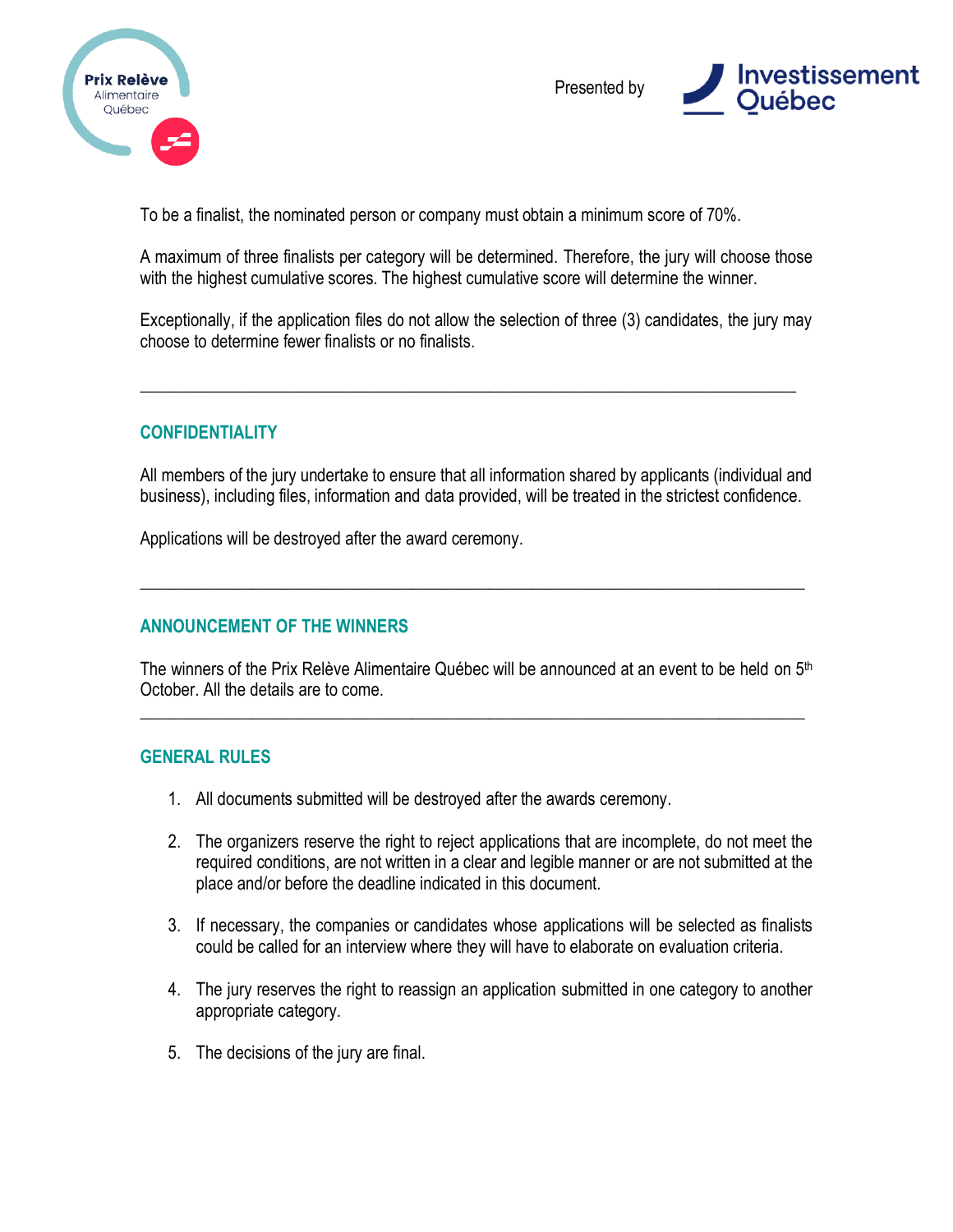



- 6. The organizers reserve the right to use or allow the use of the names of the finalists and winners without payment of any fee or royalty, solely for the purpose of promoting the contest.
- 7. The participating company or individual must sign a declaration releasing the organizers as well as all the persons and organizations involved in the contest from all liability.
- 8. The participating company or individual may not at any time promote their candidacy to the members of the jury.
- 9. The members of the jury may not communicate directly with a candidate person or company, except as permitted by these rules.
- 10. The organizers and the jury will treat all documents shared in the process of this competition as confidential.

# <span id="page-8-0"></span>**PREPARATION OF THE APPLICATION**

• Registration forms can be found on our website:<https://initia.org/prix-releve-alimentaire-quebec/>

\_\_\_\_\_\_\_\_\_\_\_\_\_\_\_\_\_\_\_\_\_\_\_\_\_\_\_\_\_\_\_\_\_\_\_\_\_\_\_\_\_\_\_\_\_\_\_\_\_\_\_\_\_\_\_\_\_\_\_\_\_\_\_\_\_\_\_\_\_\_\_\_\_\_\_\_\_\_

- The complete application package must include:
	- $\checkmark$  The duly completed registration form
	- $\checkmark$  All the documents requested in the application form
- Applications must be sent in a single PDF file containing all required documents to bourses@initia.org before August 22th 2022.

\_\_\_\_\_\_\_\_\_\_\_\_\_\_\_\_\_\_\_\_\_\_\_\_\_\_\_\_\_\_\_\_\_\_\_\_\_\_\_\_\_\_\_\_\_\_\_\_\_\_\_\_\_\_\_\_\_\_\_\_\_\_\_\_\_\_\_\_\_

• Only electronic transmissions will be accepted.

# <span id="page-8-1"></span>**JURY**

**Alain Brisebois** President and CEO | Ferme d'Hiver

### **Sylvie Cloutier**

CEO | Conseil de la transformation alimentaire du Québec (CTAQ)

# **Maryse Dumont**

Vice-Président Innovation, research and development | Fruit d'Or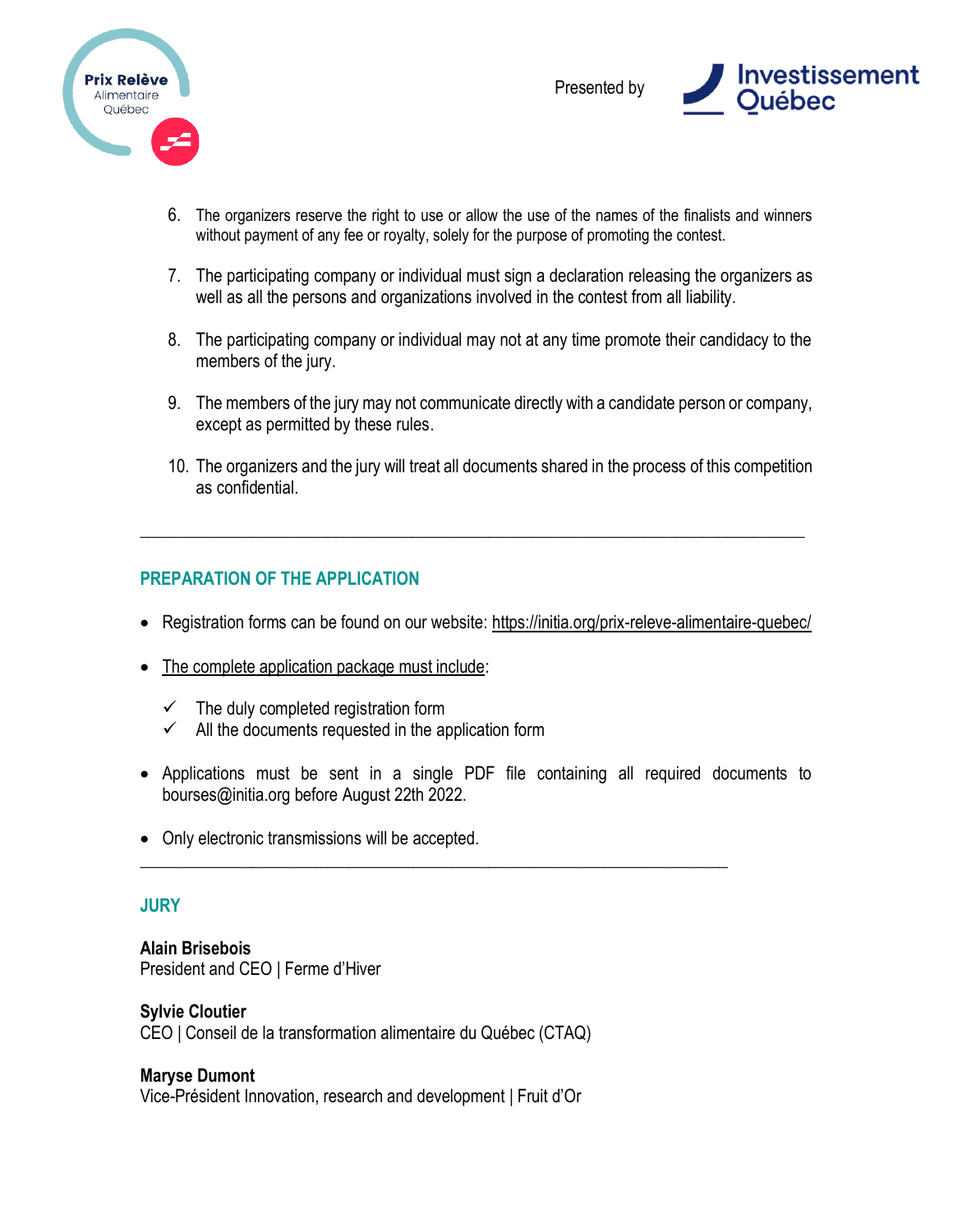



**Isabelle Jomphe** Associate lawyer | Lavery Avocats

#### **Patrick Leduc**

Professor and team lead of the TPQA program | *Institut de technologie agroalimentaire du Québec* (ITAQ)

**François Malenfant** CEO | Station 22

**Renée Michaud** General manager | Institut sur la nutrition et les aliments fonctionnels (INAF)

**Marie-Claire Pelletier** Director, Development and Innovation | Olymel s.e.c./l.p.

**Isabelle Roy** General manager | Aliments du Québec

**Anne Scheffer** Vice-Président, Strategy and growth | Poudre Noire

**Louis Turcotte** Senior manager, Corporate and commercial financing | Financement Agricole Canada (FAQ)

\_\_\_\_\_\_\_\_\_\_\_\_\_\_\_\_\_\_\_\_\_\_\_\_\_\_\_\_\_\_\_\_\_\_\_\_\_\_\_\_\_\_\_\_\_\_\_\_\_\_\_\_\_\_\_\_\_\_\_\_\_\_\_\_\_\_\_\_\_\_\_\_\_\_\_\_\_\_

<span id="page-9-1"></span>\_\_\_\_\_\_\_\_\_\_\_\_\_\_\_\_\_\_\_\_\_\_\_\_\_\_\_\_\_\_\_\_\_\_\_\_\_\_\_\_\_\_\_\_\_\_\_\_\_\_\_\_\_\_\_\_\_\_\_\_\_\_\_\_\_\_\_\_\_\_\_\_\_\_\_\_\_\_

# <span id="page-9-0"></span>**QUESTIONS**

Please contact [bourses@initia.org](mailto:bourses@initia.org)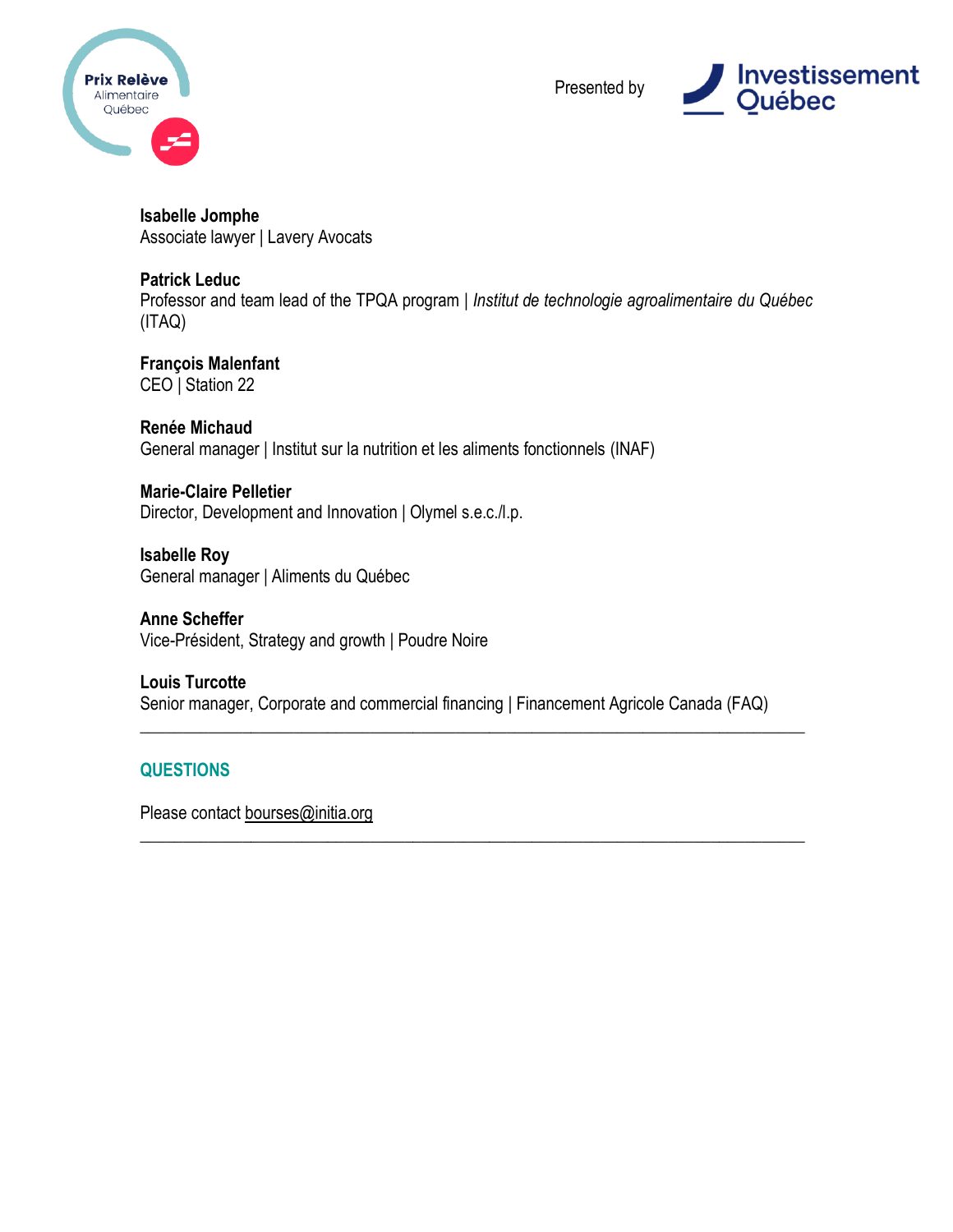



# **EVALUATION CRITERIA**

### YOUNG PROFESSIONNAL

| Achievements<br>Is recognized for his/her professional skills and achievements<br>Manages projects / mandates that have an impact and generate concrete results<br>for the organization | 30<br>points |
|-----------------------------------------------------------------------------------------------------------------------------------------------------------------------------------------|--------------|
| Innovation<br>Demonstrates creativity and innovation in his/her ways of doing things<br>· Has a positive influence on strategic thinking                                                | 30<br>points |
| Commitment<br>Stands out through one level of involvement and responsibilities                                                                                                          | 20<br>points |
| Vision and leadership<br>Demonstrates a long-term vision of one professional development<br>Demonstrates ability to direct, mobilize, guide and influence                               | 20<br>points |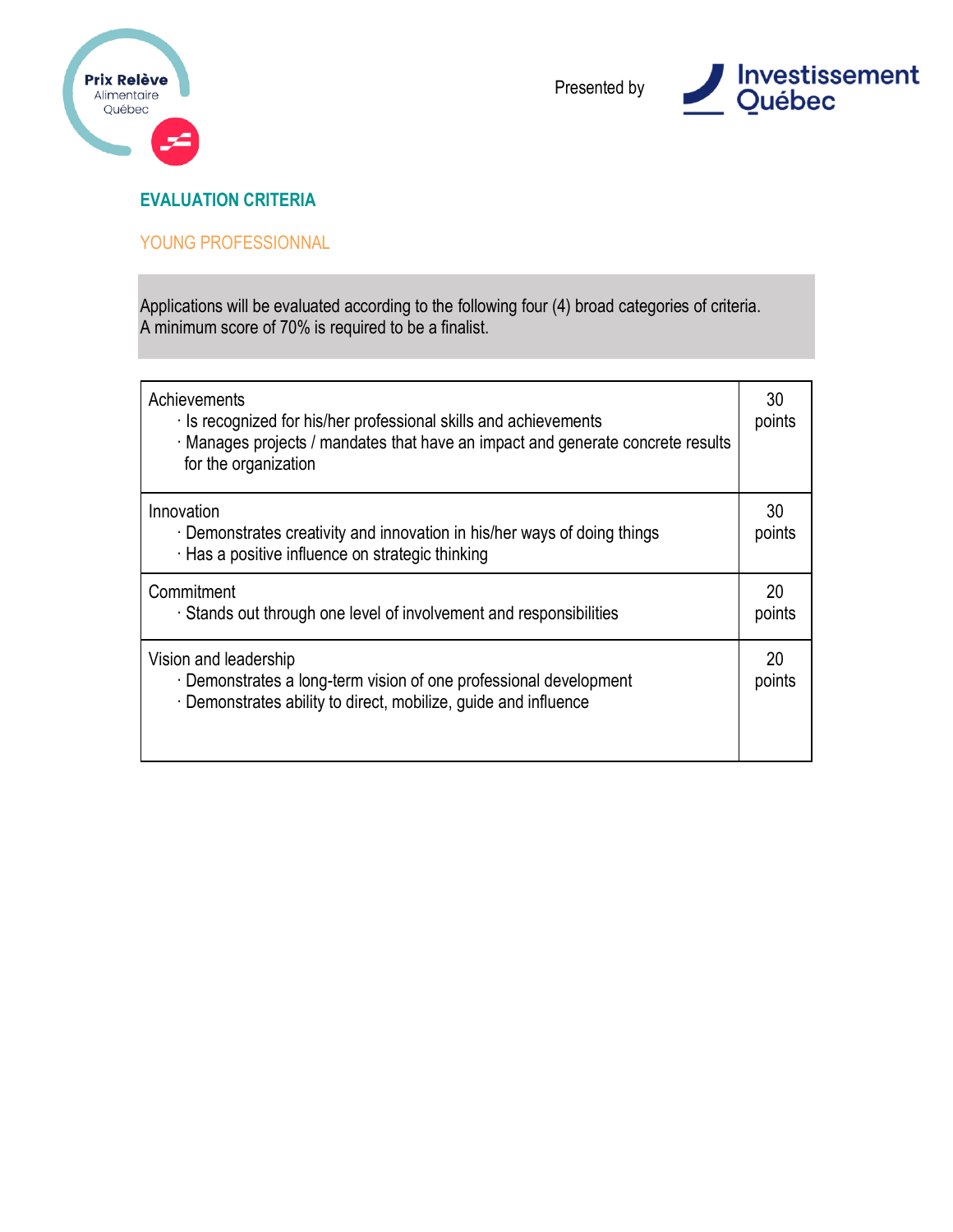



### PROCESSOR-FARMER ENTREPRENEUR

| Achievements<br>The company's achievements have a significant impact on its development<br>Engaged in food processing to diversify its offer and sell directly on the farm<br>$\bullet$                                               | 30<br>points |
|---------------------------------------------------------------------------------------------------------------------------------------------------------------------------------------------------------------------------------------|--------------|
| Innovation<br>Demonstrates innovation and stands out in its sector<br>Demonstrates originality in the management of his/her business, of human<br>resources, animal and/or material, etc.<br>Implement new ideas to meet market needs | 30<br>points |
| Commitment<br>Demonstrates a high level of involvement and responsibility within the industry                                                                                                                                         | 20<br>points |
| Vision and leadership<br>· Demonstrates a long-term strategic vision of the organization<br>Has the potential for long-term development and growth                                                                                    | 20<br>points |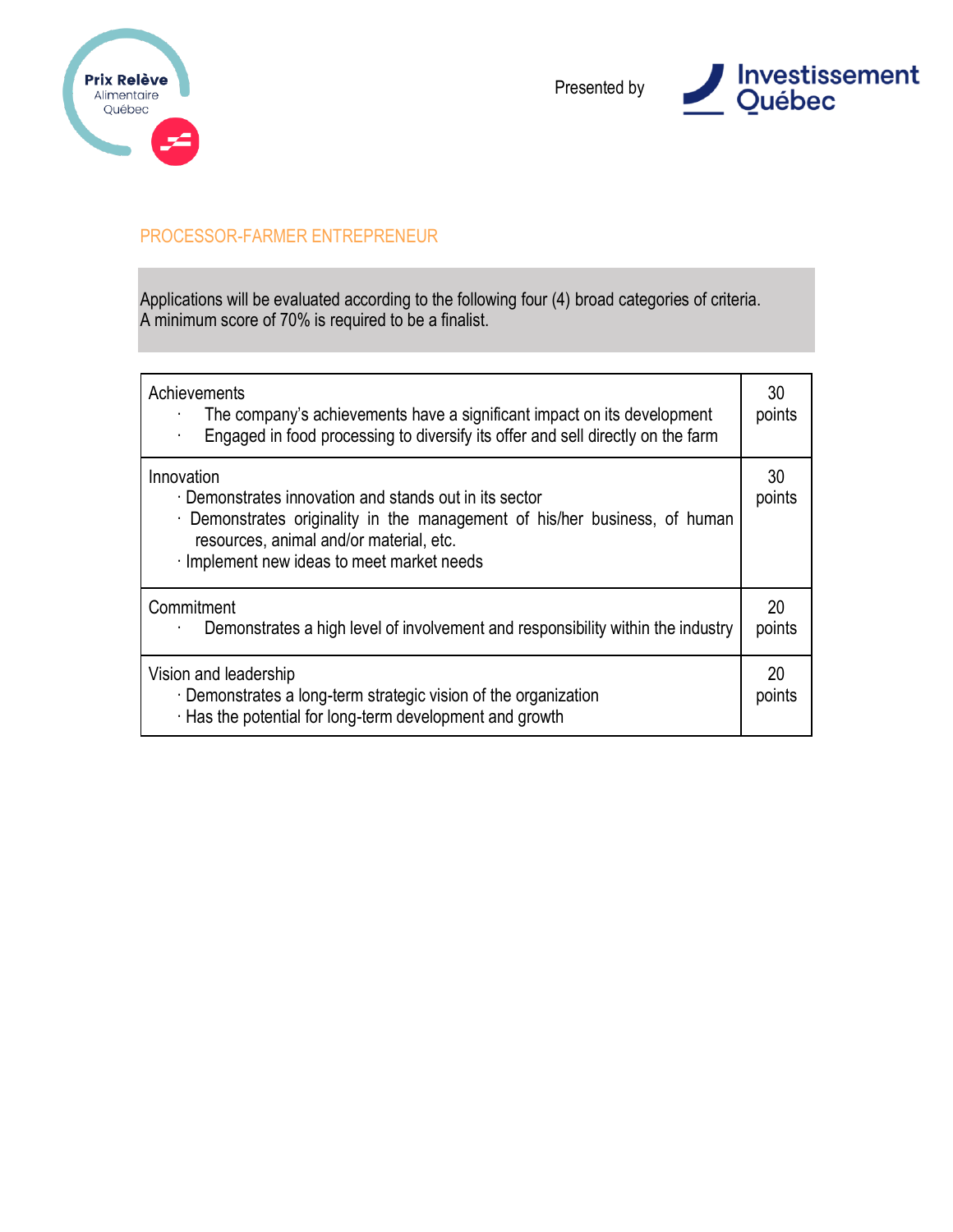



### START-UP BUSINESS

| Achievements<br>The company's achievements have a significant impact on tis development<br>Demonstrates potential for profitability and growth                                                                                                                         | 20<br>points |
|------------------------------------------------------------------------------------------------------------------------------------------------------------------------------------------------------------------------------------------------------------------------|--------------|
| Innovation<br>The company stands out for its innovative character<br>The company implements new ideas to meet market needs<br>The company demonstrates originality in its practices (business management,<br>development of new markets, potential partnerships, etc.) | 30<br>points |
| Commitment<br>The company plans social responsibility and sustainability development<br>initiatives<br>Stands out for its level of involvement and responsibilities within the industry<br>$\blacksquare$                                                              | 20<br>points |
| Vision<br>Demonstrates a long-term strategic vision of its organization<br>Has long-term development and growth potential<br>Has a promising business plan                                                                                                             | 30<br>points |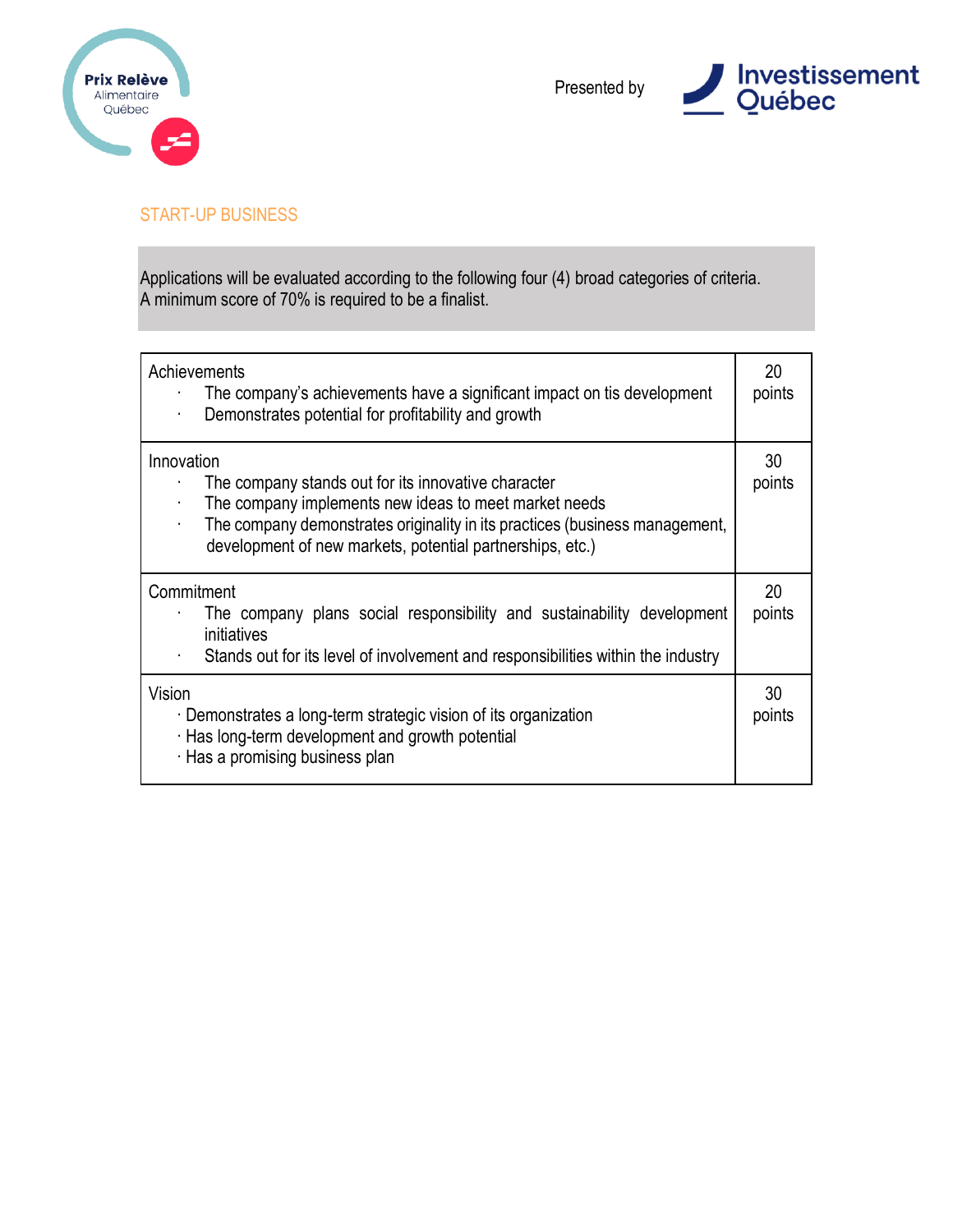



### GROWING BUSINESS

| $\blacksquare$  | Achievements<br>The company has experienced significant growth: development of new markets,<br>expansion of the range of products/services and/or workforce (employees).<br>The company demonstrates real benefits for Quebec (economic, visibility, etc.) | 30<br>points |
|-----------------|------------------------------------------------------------------------------------------------------------------------------------------------------------------------------------------------------------------------------------------------------------|--------------|
| Innovation      | The company stands out for its innovative character<br>The company demonstrates originality in its management and practices<br>The company implements new ideas to meet market needs                                                                       | 30<br>points |
| Commitment<br>۰ | The company integrates social responsibility and sustainable development<br>initiatives<br>Stands out for its level of involvement and responsibilities within the industry                                                                                | 20<br>points |
| Vision          | The company has specific growth objectives and significant potential for<br><b>SUCCESS</b><br>The company demonstrates an ability to manage risks                                                                                                          | 20<br>points |